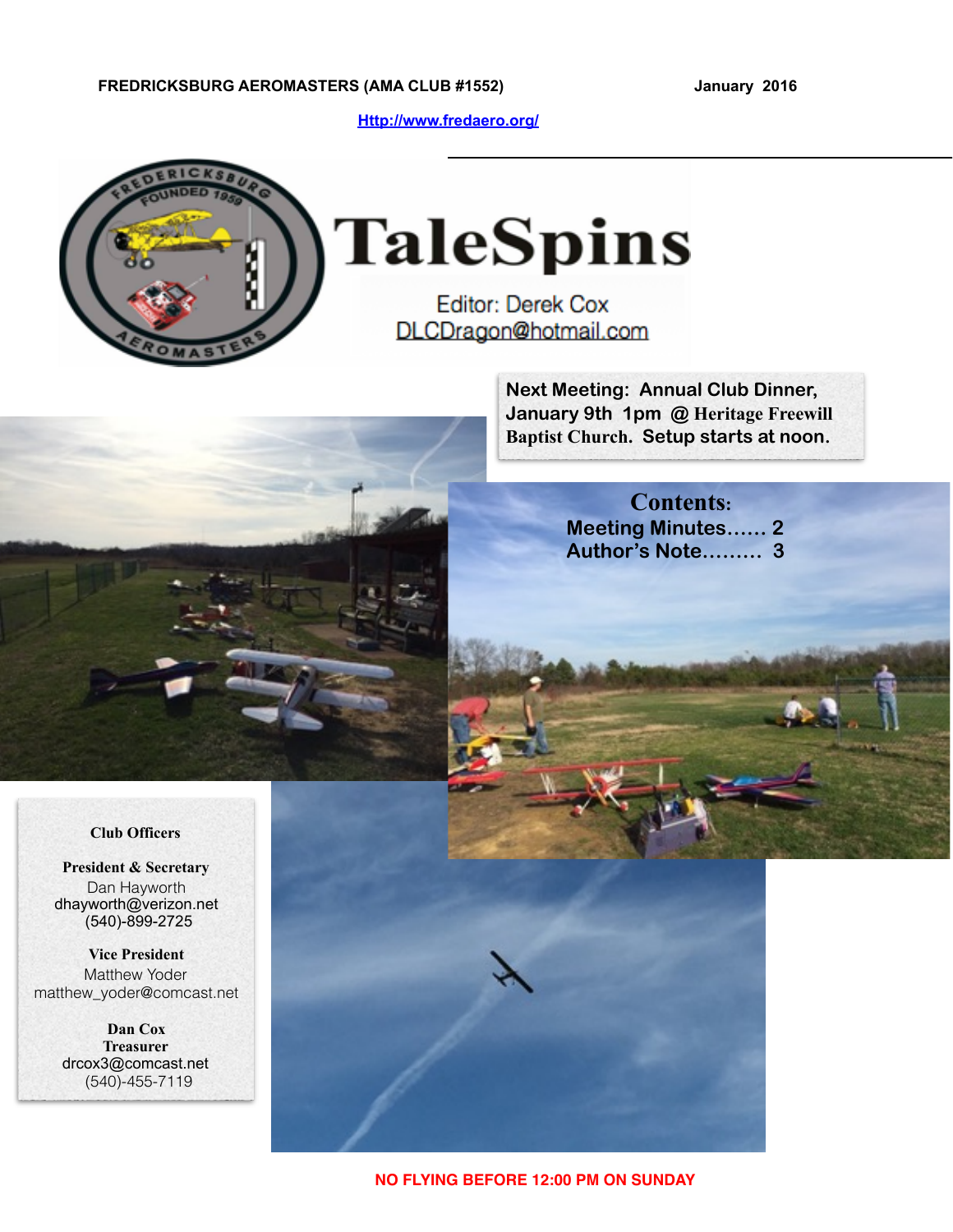# *Fredericksburg Aeromasters Meeting Minutes*

### **December 10, 2015**

**Call to Order: Dan** Hayworth- Welcome and call to order at 7:30 p.m. with10 members present. Dan welcomed and introduced guest Antonio Gallant to all.

**Secretary Report:** Minutes of November meeting were approved and motion to accept by Dan Cox and seconded by Jerry Gilles.

**Treasurers Report**: Read by Dan Cox and was reported as of 12/19/15.

- Checking account balance \$ 968.
- Savings account balance \$ 563.20
- Total  $$ 1,531.90$
- •

Paid members: current clubs membership 37. Hank Mausolf made the motion to accept the report, seconded by Dan Cox.

Dan presented a 2015 clubs annual financial balance sheet. This will be posted on clubs web site.

Dan also in process of setting up PayPal account for club dues.

#### **Committee Reports:**

- **Safety**  Jim Braithwaite All is well. Jim will obtain current AMA Safety Rules and post at Rector Field.
- **Field** Bruce Simpson Shed repairs completed by Bruce. Cause of problem was ground settling.
- **Training** Jim Braithwaite Training ongoing.
- **Newsletter** Derek Cox OK
- **Website** Brian Mausolf Photos of Family Day at Spotsylvania Mall has been posted to website.

## **Old Business:**

- 1, Annual Report = Annual report carried over to next month
- 2. Shelter project on hold.

3. Club Patches: need to re-supply, two quotes obtained and estimated cost \$300. Larry investigate cost effective supplier.

4. Bruce Simpson - Field work day will be rescheduled, projects reseeding, shed repairs and field high grass mowing. Prior approval for shed repairs (\$100.00.) Money for seeding mower rental pending approval.